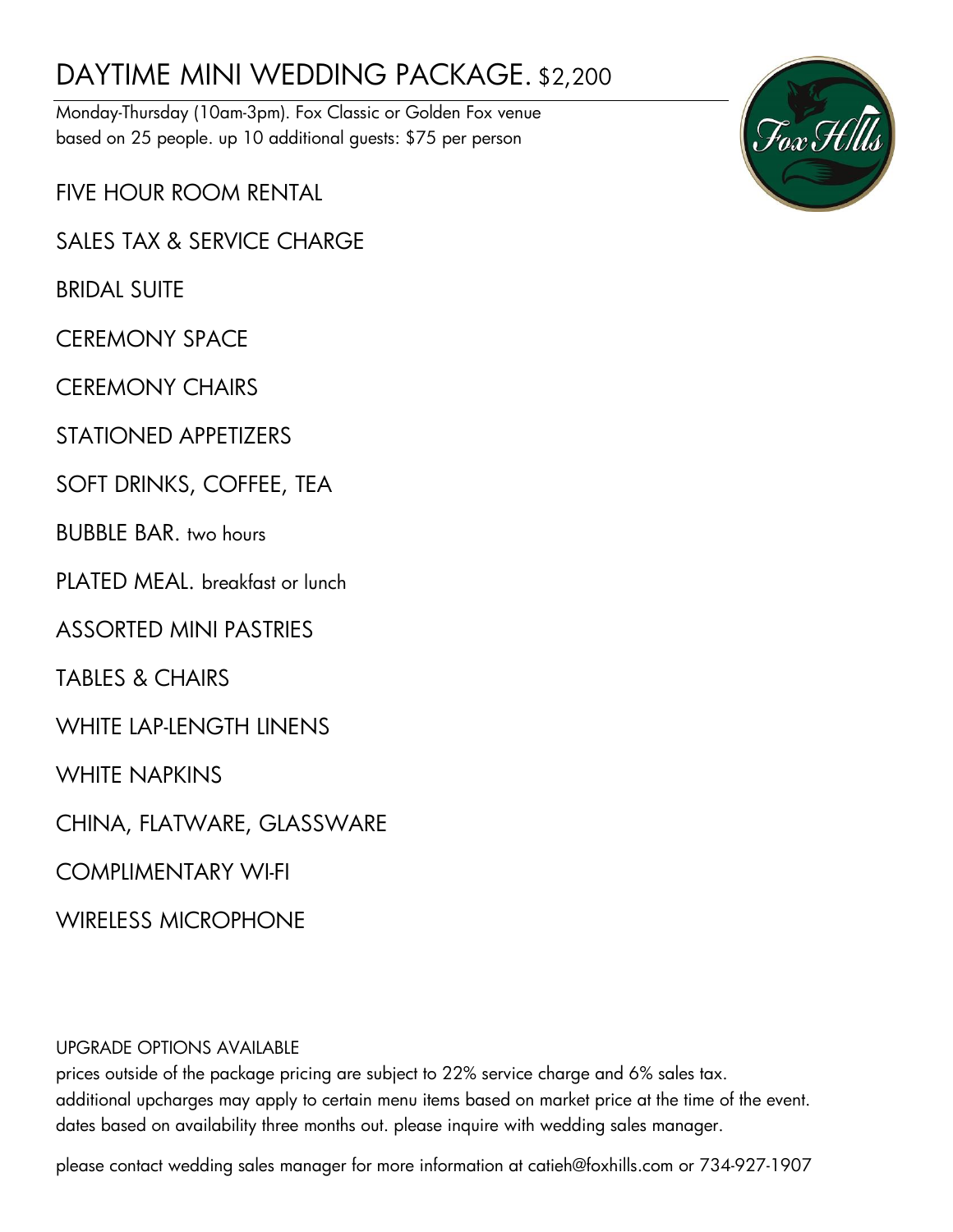# DAYTIME MINI WEDDING MENU OPTIONS

STATIONED APPETIZERS. choose two cheese & crackers fresh fruit display garden vegetable display



## NON-ALCOHOLIC DRINKS pepsi products, lemonade, iced tea coffee, decaf, hot water with assorted teas

BUBBLE BAR. self-serve for two hours sparkling wine, prosecco, moscato choose two juices: orange, mango, strawberry, grapefruit

## PLATED MEAL. choose one

cup of fruit, followed by quiche and french toast plate with side of bacon/sausage rolls & butter, salad, followed by a chicken meal with chef's choice vegetable and starch

## ASSORTED MINI PASTRIES

mini eclairs, pecan tart squares, lemon bars, cheesecake domes, mini cannoli, cream puffs, brownies

#### UPGRADE OPTIONS

third hour of bubble bar. \$6 per person bloody mary bar. \$9 per person bartender. \$175 duet lunch (chicken with beef/fish). starting at \$1 per person + MARKET PRICE

prices outside of the package pricing are subject to 22% service charge and 6% sales tax. additional upcharges may apply to certain menu items based on market price at the time of the event.

ask your server about menu items that are cooked to order or served raw. consuming raw or undercooked meats, poultry, eggs or sprouts may increase your risk of foodborne illness.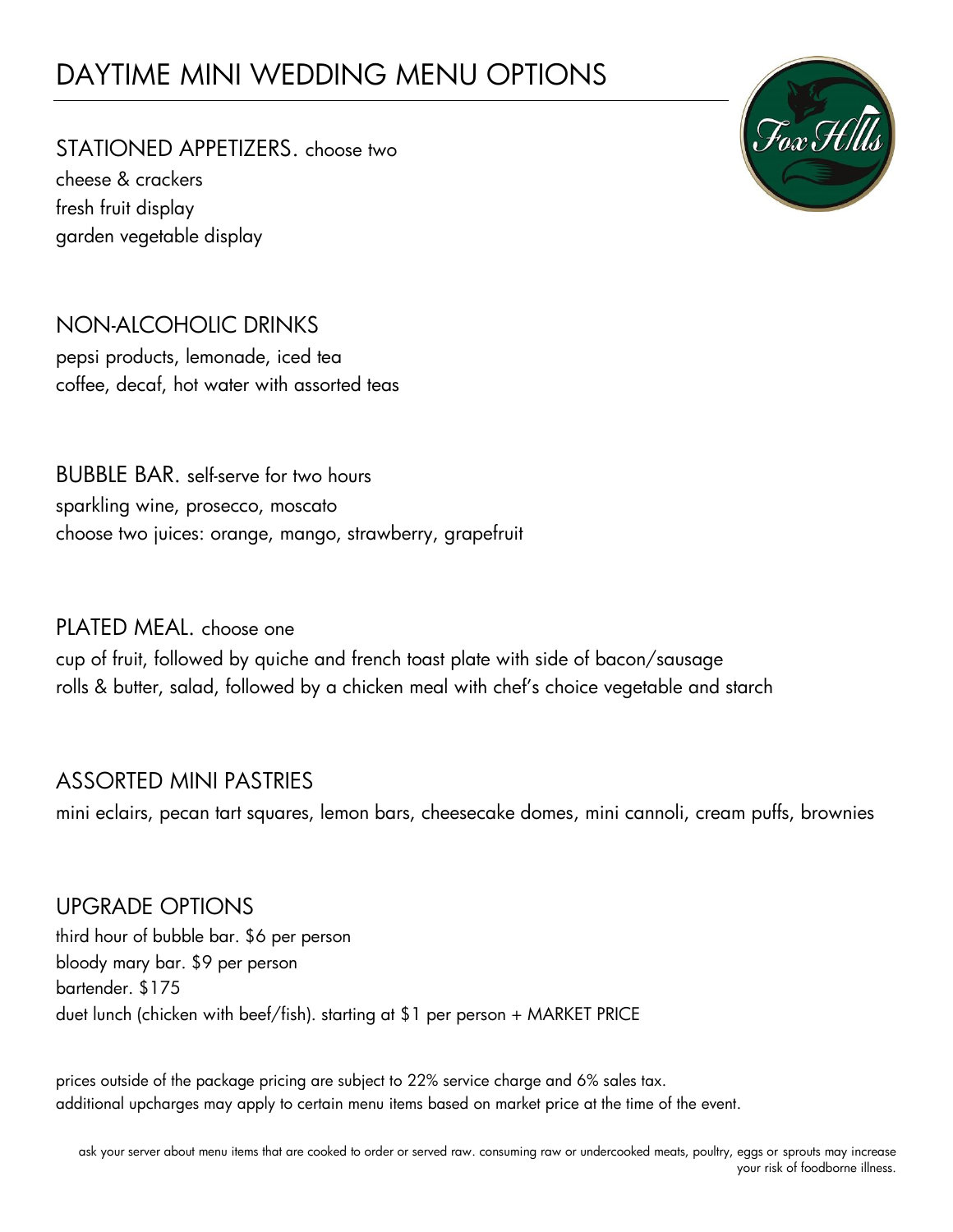# EVENING MINI WEDDING PACKAGE. \$4,000

Monday-Thursday (5pm-10pm). Fox Classic or Golden Fox venue based on 35 people. up to 10 additional guests: \$98 per person

FIVE HOUR ROOM RENTAL

SALES TAX & SERVICE CHARGE

BRIDAL SUITE

CEREMONY SPACE

CEREMONY CHAIRS

STATIONED APPETIZERS

SOFT DRINKS, COFFEE, TEA

OPEN BAR. three hours

PLATED DUET MEAL. chicken & fish vegetarian and vegan options available

SWEET TABLE EXTRAVAGANZA

TABLES & CHAIRS

WHITE LAP-LENGTH LINENS

WHITE NAPKINS

CHINA, FLATWARE, GLASSWARE

COMPLIMENTARY WI-FI

WIRFIFSS MICROPHONE

#### UPGRADE OPTIONS AVAILABLE

prices outside of the package pricing are subject to 22% service charge and 6% sales tax. additional upcharges may apply to certain menu items based on market price at the time of the event. dates based on availability three months out. please inquire with wedding sales manager.